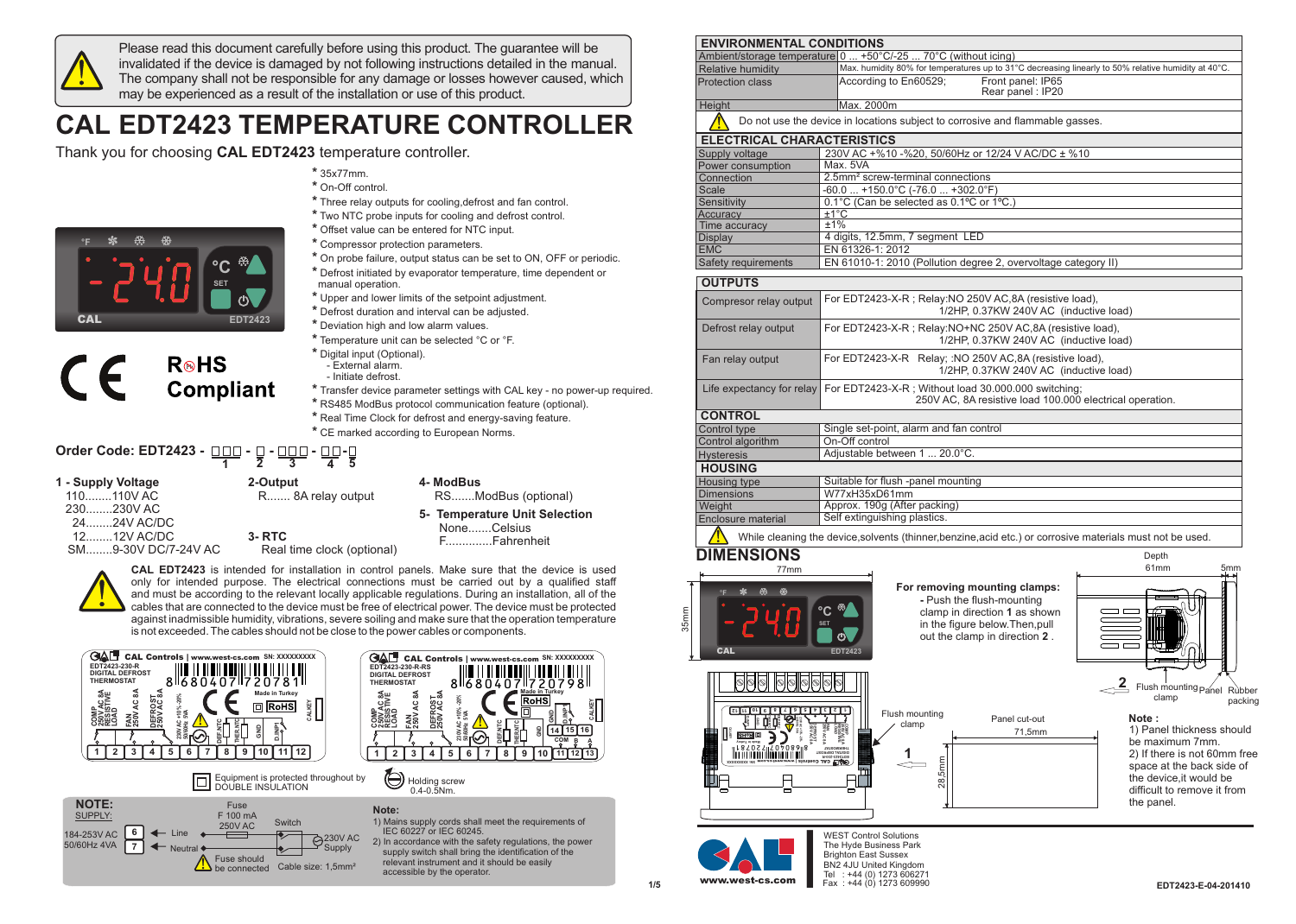|                                                                                                                | <b>F FAHRENHEIT LED:</b> In parameter value or the measured temperature value "F" unit while this<br>LED lights up. In the hidden menu, at the same time the user menu parameter is shown the LED lights up.                                                                                                                                              |
|----------------------------------------------------------------------------------------------------------------|-----------------------------------------------------------------------------------------------------------------------------------------------------------------------------------------------------------------------------------------------------------------------------------------------------------------------------------------------------------|
|                                                                                                                | FAN LED: Fan control is being checked; while the output is active, the LED lights. While fan delays are expected.                                                                                                                                                                                                                                         |
|                                                                                                                | <b>EXALCORDIE:</b> With the defrost lights up.                                                                                                                                                                                                                                                                                                            |
|                                                                                                                | <b>XX COMPRESSOR LED:</b> If compressor output is active, this LED lights up. While these compressor<br>delays expected, this LED flashes.                                                                                                                                                                                                                |
|                                                                                                                | <b>SET</b><br>While in the operating mode set value, while in the programming mode shows selected<br>parameter's value.                                                                                                                                                                                                                                   |
|                                                                                                                | While in programming mode, provides the transition to the next parameter. If parameter is being<br>adjusted, it increases parameter's value. Constantly holding this key, the parameter value rapidly<br>increases.                                                                                                                                       |
| CAL<br><b>EDT2423</b>                                                                                          | While in programming mode, provides the transiton to the previous parameter. If parameter is<br>being adjusted, it decreases parameter's value. Constantly holding this key, the parameter value<br>rapidly decreases.                                                                                                                                    |
| <b>FRONT PANEL COMMANDS</b>                                                                                    |                                                                                                                                                                                                                                                                                                                                                           |
| 1. Viewing and Changing The Set Value                                                                          |                                                                                                                                                                                                                                                                                                                                                           |
| Measurement<br>24.O<br>30.0<br>value -<br>While in the running mode, if                                        | 299<br>30.0<br>key is pressed set value is displayed for 3 seconds. While in this case, the set value is changed with veys.                                                                                                                                                                                                                               |
| 2. Viewing Defrost Measurement Value                                                                           |                                                                                                                                                                                                                                                                                                                                                           |
| Measurement<br>-240<br>-9.0<br>value $-$                                                                       | While in the running mode; if $\Box$ keys are pressed, defrost probe measurement value is displayed for 3 seconds                                                                                                                                                                                                                                         |
| 3. Locking and Unlocking Keys                                                                                  |                                                                                                                                                                                                                                                                                                                                                           |
|                                                                                                                | Keys are locked.                                                                                                                                                                                                                                                                                                                                          |
| i oc<br>Measurement SET<br>240<br>value                                                                        |                                                                                                                                                                                                                                                                                                                                                           |
| uni                                                                                                            | Keys are unlocked.                                                                                                                                                                                                                                                                                                                                        |
|                                                                                                                | While in the operating mode, if weys are pressed together among 2 seconds the $\angle$ oc message is displayed and the keys are locked. If the keys are locked<br>keys are pressed for 2 seconds again $u \circ l$ message is displayed and key lock is opened and is returned to the normal way of working. While keys are locked,                       |
| key is pressed, the set value can be displayed but the value can not be changed. While the keys are locked,    | $\mathbb{R}$ key outside if a key is pressed the $\mathcal{L}$ $\sigma$ c message is seen                                                                                                                                                                                                                                                                 |
| <b>4.Manual Defrost Process</b>                                                                                |                                                                                                                                                                                                                                                                                                                                                           |
|                                                                                                                | While in the operating mode, if key is pressed for 2 seconds the defrost process is started as manual. If $d.dur = 0$ , the manual defrost will also be disabled.                                                                                                                                                                                         |
| 5. Activating / Inactivating The Control Outputs                                                               |                                                                                                                                                                                                                                                                                                                                                           |
| Measuremen                                                                                                     | * When in the running mode, if the control outputs are<br>The control ouput becomes inactive.<br>inactive, $\sigma$ FF message displays periodically.                                                                                                                                                                                                     |
| <b>240</b><br>value<br>С.РпЬ                                                                                   | The control output becomes active.                                                                                                                                                                                                                                                                                                                        |
|                                                                                                                | When in the running mode, if we is pressed for 2 seconds, $\overline{L}$ , $\overline{U}$ in message is displayed and control outputs becomes to the inactive position, the device works as                                                                                                                                                               |
|                                                                                                                | the indicator. When the control outputs are disabled; if $\blacktriangledown$ key is pressed for 2 seconds $\mathcal{L}.\mathcal{L}\mathcal{D}$ is disabled and the device continues to do control function.                                                                                                                                              |
| 6. Changing Parameter Values                                                                                   | Keys are pressed together for 2 seconds $\iota P$ $\iota$ is displayed and the user menu is entered, afterwards first parameter's                                                                                                                                                                                                                         |
| name is displayed in the user menu.                                                                            |                                                                                                                                                                                                                                                                                                                                                           |
| together immediately without waiting to get out of this process.                                               | While a parameter was selected, by pressing to say parameter's value is displayed, the displayed this parameter<br>can be changed with $\blacksquare$ keys. When the parameter name is shown, no action is done after 3 seconds or to the<br>key is pressing again to return to the parameter's name. When the parameter name is shown, wheys are pressed |
| 7. The Hidden Menu                                                                                             | Program mode                                                                                                                                                                                                                                                                                                                                              |
|                                                                                                                | While in the user menu, if we key is pressed for 7 seconds the $P\ell^1$ message<br>is displayed and is entered the hidden menu. Then $uPL$ parameter is displayed.                                                                                                                                                                                       |
|                                                                                                                | Selected the parameter's value, by pressing the $\mathbb{R}$ key is displayed and with $\mathbb{V}$<br>keys can be changed. Parameter access and saving functions , user menu is like.                                                                                                                                                                    |
| All parameters can be accessed from this menu.<br>8. How can we to transfer parameter between menus?           |                                                                                                                                                                                                                                                                                                                                                           |
| <b>UPL</b>                                                                                                     | UPL<br>keys are pressed together for 2 seconds; parameter is transferred to the user menu                                                                                                                                                                                                                                                                 |
| In this way the user menu up to 8 parameters can be transferred.<br>In the user menu                           | keys are pressed together along the 2 seconds the parameter                                                                                                                                                                                                                                                                                               |
| is removed from the user menu.                                                                                 | When a parameter is displayed in the user menu °F LED lights up in the hidden menu.                                                                                                                                                                                                                                                                       |
| <b>HY5</b><br>If the user menu have not any parameter $\sigma^p$ message is displayed.                         | $E$ Fob                                                                                                                                                                                                                                                                                                                                                   |
| <b>ERROR MESSAGES</b>                                                                                          |                                                                                                                                                                                                                                                                                                                                                           |
| Means, thermostat probe is broken.<br>PFR                                                                      | Means, thermostat probe is broken.<br>PSC<br>PFR2<br>Means, thermostat probe is short circuit.                                                                                                                                                                                                                                                            |
| Temperature value is higher than the scale.                                                                    | Temperature value is lower than the scale.<br>P5C2<br>Means, thermostat probe is short circuit.                                                                                                                                                                                                                                                           |
| <b>ALARM SITUATION</b>                                                                                         |                                                                                                                                                                                                                                                                                                                                                           |
| ₩₩₩<br>-240                                                                                                    | 1. When the alarm situation occured, the measured value flashes in the indicator and if " $5nd$ " parameter is not "0" is given audible alarm by the device.                                                                                                                                                                                              |
| <del>/\\/\\/\\</del><br>₩₩                                                                                     | While there are a audible warning $\frac{1}{2}$ key is pressed, the audible warning will be disabled.                                                                                                                                                                                                                                                     |
| EЯ<br>2. External alarm is activated but output's is not affected by this situation.<br><del>/∖/∖\</del><br>₩₩ |                                                                                                                                                                                                                                                                                                                                                           |
| SЯ<br><del>Л\Л\</del>                                                                                          | 3. Except that the alarm has been activated and external alarm output relay is active when the show shut down. (off situation).                                                                                                                                                                                                                           |
| <b>HOW CAN WE RETURN THE DEVICE TO THE FACTORY SETTINGS</b>                                                    |                                                                                                                                                                                                                                                                                                                                                           |
|                                                                                                                | Key is held down while the device is powered up the $d.PRr$ message will see and restore the factory parameters.                                                                                                                                                                                                                                          |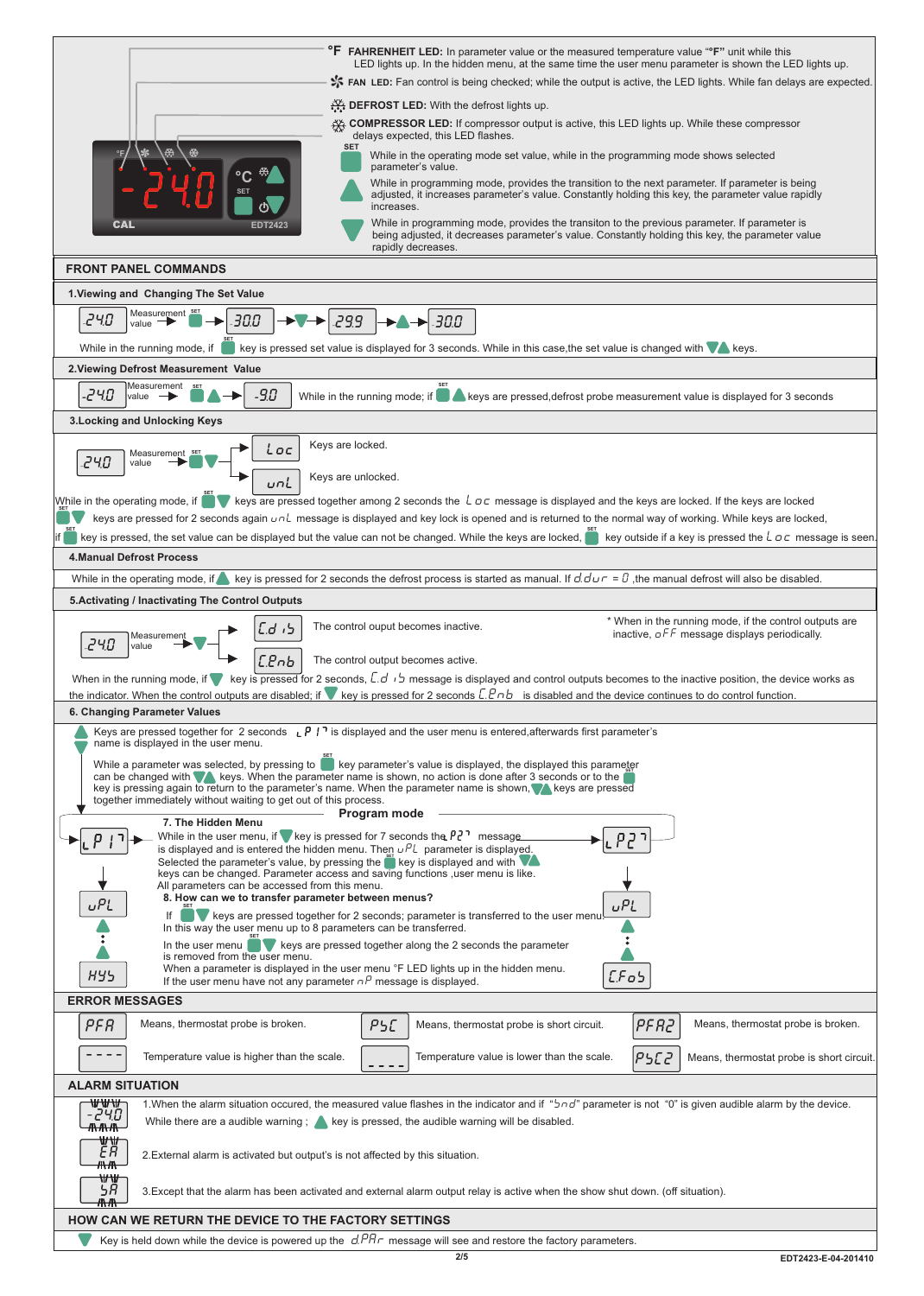|                   | ∍ ⇔⇔<br>$=$<br>Read button                                                                                                                                                                                                                                                                                                                                                                                                                                                                                                                                                                                                                                                      |                      |                                       |                                      |                 |
|-------------------|---------------------------------------------------------------------------------------------------------------------------------------------------------------------------------------------------------------------------------------------------------------------------------------------------------------------------------------------------------------------------------------------------------------------------------------------------------------------------------------------------------------------------------------------------------------------------------------------------------------------------------------------------------------------------------|----------------------|---------------------------------------|--------------------------------------|-----------------|
|                   | HOW CAN WE DOWLOAD THE PARAMETERS FROM CALKEY TO THE DEVICE?                                                                                                                                                                                                                                                                                                                                                                                                                                                                                                                                                                                                                    |                      |                                       |                                      |                 |
|                   | While in the running mode; if key or "Read" button (in CALKEY) are pressed; is displayed "dl'" message and parameters are read in CALKEY. "dl" message                                                                                                                                                                                                                                                                                                                                                                                                                                                                                                                          |                      |                                       |                                      |                 |
|                   | appears when the whey is pressed again, reading parameter values from the CALKEY are transferred to the device. If the parameter transfer is successful," r EF"                                                                                                                                                                                                                                                                                                                                                                                                                                                                                                                 |                      |                                       |                                      |                 |
|                   | message is displayed and the device begins to work with downloaded parameters value. The parameter in the CALKEY, while belonging to a different device of if there                                                                                                                                                                                                                                                                                                                                                                                                                                                                                                             |                      |                                       |                                      |                 |
|                   | is a malfunction in the CALKEY " $E \rightharpoonup r$ " message is displayed and the parameters of the device unchanged.                                                                                                                                                                                                                                                                                                                                                                                                                                                                                                                                                       |                      |                                       |                                      |                 |
|                   | HOW CAN WE UPLOAD THE PARAMETERS FROM DEVICE TO THE CALKEY?                                                                                                                                                                                                                                                                                                                                                                                                                                                                                                                                                                                                                     |                      |                                       |                                      |                 |
|                   | While in the running mode; if sey is pressed " $u'$ " message is displayed and again sey is pressed; if there is no error, the parameters in the device are loaded in<br>to the CALKEY and " $5\mu c$ " message is displayed. If there is a malfunction in the device and the installation failed " $E \tau r$ " message is displayed.<br>NOTE 1: To the device without energy, the parameter transfer is done with CALKEY. The battery inside the CALKEY for a longer period of time; after the parameter<br>transfer process, the connection between the CALKEY and the device should be disconnected.<br><b>NOTE 2:</b> CALKEY device, is supplied with orders if requested. |                      |                                       |                                      |                 |
|                   | <b>CONTROL PARAMETERS</b>                                                                                                                                                                                                                                                                                                                                                                                                                                                                                                                                                                                                                                                       | MIN.                 | MAX.                                  | <b>UNIT</b>                          | <b>DEF. SET</b> |
|                   | $uPL$ The upper limit of the setpoint                                                                                                                                                                                                                                                                                                                                                                                                                                                                                                                                                                                                                                           | 600                  | $\overline{\overline{\overline{L}}P}$ | °C /°F                               | 150             |
|                   | $\lfloor \frac{1}{2} \rfloor$ The lower limit of the setpoint                                                                                                                                                                                                                                                                                                                                                                                                                                                                                                                                                                                                                   | LoL                  | 750.0                                 | °C /°F                               | -60             |
| 895 H             | Switch hysteresis for compressor (hysteresis)                                                                                                                                                                                                                                                                                                                                                                                                                                                                                                                                                                                                                                   | 0.1                  | 20.0                                  | °C /°F                               | г               |
|                   | $\sigma$ FF The offset value for the refrigeration<br><b>CONFIGURATION PARAMETERS</b>                                                                                                                                                                                                                                                                                                                                                                                                                                                                                                                                                                                           | 20.0                 | 20.0                                  | °C /°F                               | 0               |
|                   | Temperature unit (Devices with part code suffix 'F' have deg F as the default 'Unit').                                                                                                                                                                                                                                                                                                                                                                                                                                                                                                                                                                                          |                      |                                       |                                      |                 |
| Un ib             |                                                                                                                                                                                                                                                                                                                                                                                                                                                                                                                                                                                                                                                                                 | $\circ$ <sub>C</sub> | $\overline{\text{}}$                  |                                      | $^{\circ}$ C    |
| dPnE              | Decimal point ( $\sigma$ o = decimal point isn't shown $22^{\circ}$ C, $95$ = decimal point is shown $22.3^{\circ}$ C.)                                                                                                                                                                                                                                                                                                                                                                                                                                                                                                                                                         | no                   | YE 5                                  |                                      | no              |
| d. in P           | Digital input types. $\sigma d$ : Digital input unused. $ER$ : External alarm. $ER$ message flashes in the display. Output<br>unchanged. $5R$ : Important external alarm. $5R$ message flashes in the display. Relay output is turned off. Fan:                                                                                                                                                                                                                                                                                                                                                                                                                                 | nd                   | dF                                    |                                      | nd              |
| dd i              | Enable or disable $dF$ : Defrost operation is started.<br>Digital input delay. The period of the digital inputs to be active.                                                                                                                                                                                                                                                                                                                                                                                                                                                                                                                                                   | 00:00                | 99:00                                 |                                      | 1:00            |
| $dP_0$            | $cL$ = While a digital input contact is closed, it is activated.<br>Digital input polarity.                                                                                                                                                                                                                                                                                                                                                                                                                                                                                                                                                                                     |                      |                                       |                                      |                 |
|                   | $\sigma P$ = While a digital input is opened, it is activated.                                                                                                                                                                                                                                                                                                                                                                                                                                                                                                                                                                                                                  | ΕL                   | oΡ                                    |                                      | ЕL              |
|                   | <b>COMPRESSOR PROTECTION PARAMETERS</b>                                                                                                                                                                                                                                                                                                                                                                                                                                                                                                                                                                                                                                         |                      |                                       |                                      |                 |
| $E. P$ on         | Delay time for the compressor after power is on.                                                                                                                                                                                                                                                                                                                                                                                                                                                                                                                                                                                                                                | 00:00                | 99:00                                 | min:sec                              | 1:00            |
| LFo5              | Delay time required for the compressor to restart following a stop.                                                                                                                                                                                                                                                                                                                                                                                                                                                                                                                                                                                                             | 00:00                | 99:00                                 | min:sec                              | 1:00            |
| EPPn              | On time for the compressor output in the case of probe failure.                                                                                                                                                                                                                                                                                                                                                                                                                                                                                                                                                                                                                 | 00:00                | 99:00                                 | min:sec                              | 0:00            |
| LPPF              | Off time for the compressor output in the case of probe failure                                                                                                                                                                                                                                                                                                                                                                                                                                                                                                                                                                                                                 | 00:00                | 99:00                                 | min:sec                              | 1:00            |
|                   | <b>DEFROST CONTROL PARAMETERS</b>                                                                                                                                                                                                                                                                                                                                                                                                                                                                                                                                                                                                                                               |                      |                                       |                                      |                 |
| d.EYP             | Defrost type selection. ( $ELE$ = Electrical defrost, $LAB$ = Hot gas defrost)                                                                                                                                                                                                                                                                                                                                                                                                                                                                                                                                                                                                  | ELC                  | GR5                                   |                                      | ELC             |
| ddur              | Defrost duration (If $d \cdot d \cdot r = D$ , automatic and manual defrost are disabled.)                                                                                                                                                                                                                                                                                                                                                                                                                                                                                                                                                                                      |                      | 99:00                                 |                                      |                 |
|                   | The time between 2 consecutive defrosts.                                                                                                                                                                                                                                                                                                                                                                                                                                                                                                                                                                                                                                        | 00:00<br>1:00        | 99:00                                 | min:sec                              | 1:00<br>1:00    |
| d. inb<br>d.SFP   | Defrost shutdown temperature. (If evaporator temperature is bigger than this value, defrost is disable.)                                                                                                                                                                                                                                                                                                                                                                                                                                                                                                                                                                        | $-50$                | 150                                   | hr:min<br>$^{\circ}$ C/ $^{\circ}$ F | 2               |
| d.d5P             | During defrost, display configuration ( $\tau \mathcal{E}$ = Real temperature is displayed during defrost.                                                                                                                                                                                                                                                                                                                                                                                                                                                                                                                                                                      |                      |                                       |                                      |                 |
|                   | ( $\mathcal{L}$ $\mathsf{c}$ = The temperature which is measured before defrost is displayed<br>during defrost.                                                                                                                                                                                                                                                                                                                                                                                                                                                                                                                                                                 | Lc.                  | ΓE                                    |                                      | Lc.             |
| $dd - E$          | Delay time for display real temperature after defrost is over.                                                                                                                                                                                                                                                                                                                                                                                                                                                                                                                                                                                                                  |                      | 00:00 99:00                           | min:sec                              | 1:00            |
| $d$ . $P$ on      | Defrosting process when the device is powered ( $n =$ Defrost process doesn't start when the device is powered.<br>$4E$ 5=Defrost process starts when the device is powered.)                                                                                                                                                                                                                                                                                                                                                                                                                                                                                                   | no                   | YE 5                                  |                                      | no              |
| d dP <sub>O</sub> | Delay time for defrosting after power is on.                                                                                                                                                                                                                                                                                                                                                                                                                                                                                                                                                                                                                                    | 00:00                | 99:00                                 | min:sec                              | 1:00            |
| ddrt              | Spotting-water discharge time                                                                                                                                                                                                                                                                                                                                                                                                                                                                                                                                                                                                                                                   | 00:00                | 99:00                                 | min:sec                              | 2:00            |
|                   | <b>ALARM CONTROL PARAMETERS</b>                                                                                                                                                                                                                                                                                                                                                                                                                                                                                                                                                                                                                                                 |                      |                                       |                                      |                 |
| $R_UPL$           | Limit for upper alarm level. When $RE$ $\sharp P$ is changed, $RuPL$ should be readjusted.                                                                                                                                                                                                                                                                                                                                                                                                                                                                                                                                                                                      | RL oL                | 150.0                                 | °C/°F                                | 150             |
| $R_{L}$ o $L$     | Limit for lower alarm level. When $RE5P$ is changed, $RLOL$ should be readjusted.                                                                                                                                                                                                                                                                                                                                                                                                                                                                                                                                                                                               | -600                 | $R_UPL$                               | °C/°F                                | 60              |
| <b>RHYS</b>       | Switch hysteresis for alarm.                                                                                                                                                                                                                                                                                                                                                                                                                                                                                                                                                                                                                                                    | 0. I                 | 20.0                                  | °C/°F                                | 2               |
|                   | Alarm configuration. ( $Bb$ 5=Absolute alarm. Alarm values are $R$ L $o$ L and $R$ . $P$ L.)                                                                                                                                                                                                                                                                                                                                                                                                                                                                                                                                                                                    |                      |                                       |                                      |                 |
| <b>REYP</b>       | ( $r \, \epsilon F$ = Relative alarm. Alarm values are SET- $R$ , L $o$ L and SET+ $R \cup P$ L.)<br>NOTE: Upper and Lower alarm level variables are determined according to the "R.E YP" parameter.<br>If $R.EYP = R.b5$ , $RLoL$ and $RuPL$ .                                                                                                                                                                                                                                                                                                                                                                                                                                 | Rb5.                 | FEF                                   |                                      | ЯЬЬ             |
|                   | If $R$ $E$ $5P$ = $r$ $E$ $F$ $.$ L $o$ L = SET- $R$ L $o$ L and $R$ $o$ $PL$                                                                                                                                                                                                                                                                                                                                                                                                                                                                                                                                                                                                   |                      |                                       |                                      |                 |
| <b>AdFL</b>       | Time delay to display alarm message after alarm is on.                                                                                                                                                                                                                                                                                                                                                                                                                                                                                                                                                                                                                          | 00:00                | 99:00                                 | min:sec                              | 0:00            |
| RdPo              | Time delay to display alarm message after power is on.                                                                                                                                                                                                                                                                                                                                                                                                                                                                                                                                                                                                                          | 00:00                | 24:00                                 | hr:min                               | 1:00            |
| c.5r              | The holding parameter of control outputs state when the supply is powered off.                                                                                                                                                                                                                                                                                                                                                                                                                                                                                                                                                                                                  | no                   | 362                                   |                                      | 362             |
| <u> E.Sr</u>      | The holding parameter of keypad lock state when the supply is powered off.<br><b>FAN CONTROL PARAMETERS</b>                                                                                                                                                                                                                                                                                                                                                                                                                                                                                                                                                                     | no                   | 985                                   |                                      | no              |
|                   | Operation of the fan with the thermostat (no=Fan runs continuously independent of the thermostat,                                                                                                                                                                                                                                                                                                                                                                                                                                                                                                                                                                               |                      |                                       |                                      |                 |
| F.Con             | $925$ =Fan works with the thermostat                                                                                                                                                                                                                                                                                                                                                                                                                                                                                                                                                                                                                                            | no                   | YE 5                                  |                                      | YE 5            |
| F.5EP             | The stop temperature of the fan                                                                                                                                                                                                                                                                                                                                                                                                                                                                                                                                                                                                                                                 | -60.0                | 150.0                                 | °C/°F                                |                 |
| F.HY5             | The Fan differential                                                                                                                                                                                                                                                                                                                                                                                                                                                                                                                                                                                                                                                            | O. I                 | 20.0                                  | °C/°F                                | $\overline{c}$  |
| F.c 5E            | When the compressor stops operation of the fan. ( $\sigma\sigma$ = retains status of the fan. $\mathcal{L}B$ = Fan stops with the compressor)                                                                                                                                                                                                                                                                                                                                                                                                                                                                                                                                   | no                   | <b>YE5</b>                            |                                      | 9E S            |
| F.d5t             | Operation of the fan during defrost process. ( $n\sigma$ =retains status of the fan. $\mathcal{HP}$ ) = Fan stops during the defrost process)                                                                                                                                                                                                                                                                                                                                                                                                                                                                                                                                   | no                   | YE 5                                  |                                      | ye s            |
| F. P. on          | Delay time for the fan after power is on.                                                                                                                                                                                                                                                                                                                                                                                                                                                                                                                                                                                                                                       | 00:00                | 99:00                                 | min:sec                              | 1:00            |
| F.SEd             | After defrost , the period for the introduction of the fan.                                                                                                                                                                                                                                                                                                                                                                                                                                                                                                                                                                                                                     | 00:00                | 99:00                                 | min:sec                              | 3:00            |
|                   | Fan control to get to the room temperature? ( $nc$ =evaporator temperature is higher $F.5EP$ , the fan doesn't work.                                                                                                                                                                                                                                                                                                                                                                                                                                                                                                                                                            |                      |                                       |                                      |                 |
| F.c.              | HP5=Room temperature difference between the temperature of the evaporator temperature is below of F.5EP.<br>If the difference between room temperature and evaporator temperature is higher than $F.5E P + F. H 55$ ,<br>the fan runs again.                                                                                                                                                                                                                                                                                                                                                                                                                                    | no                   | 962                                   |                                      | пo              |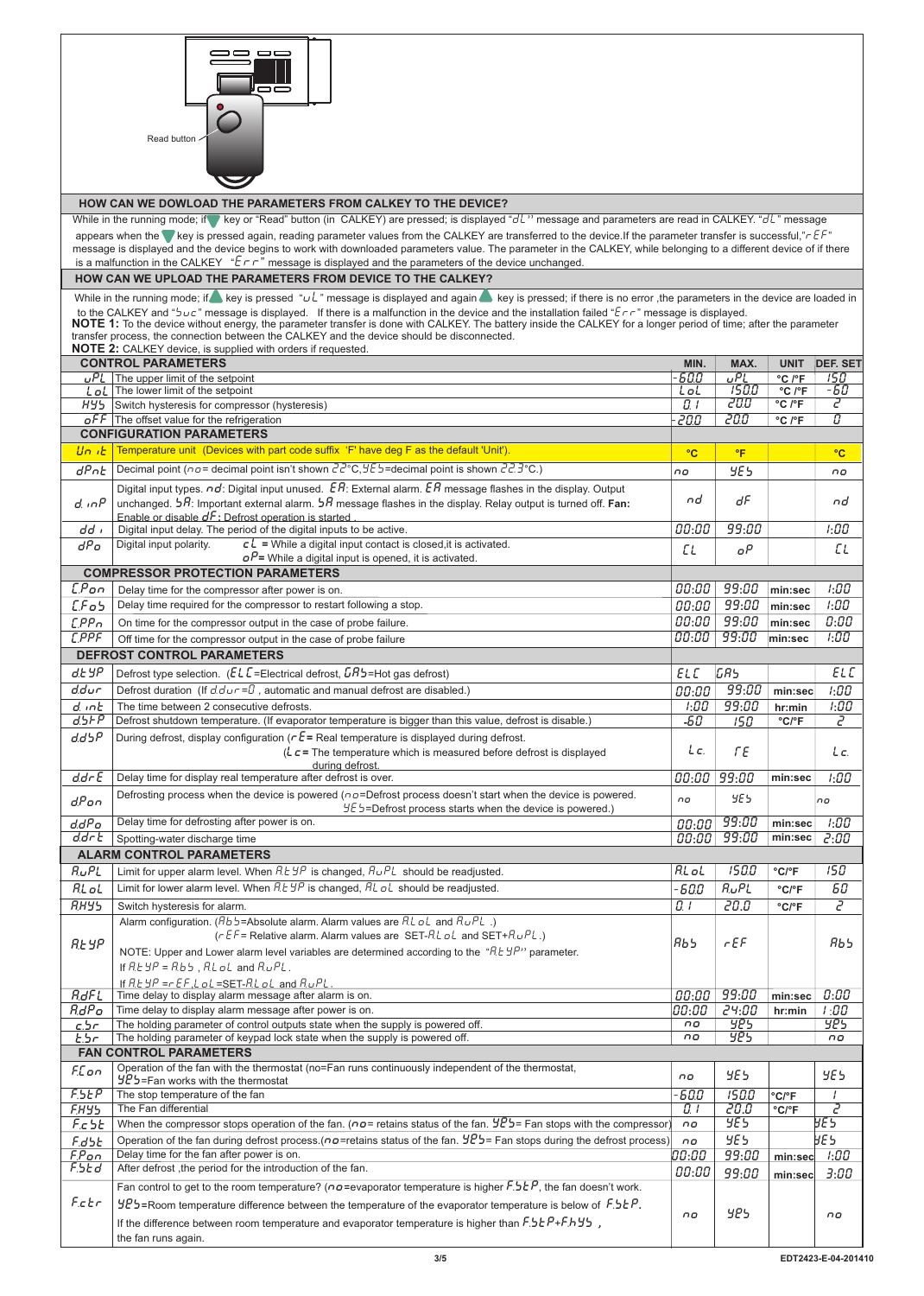|                                             | <b>CAL EDT2423 DIGITAL THERMOSTAT MODBUS PROTOCOL ADDRESS MAP</b> |      |                              |             |                   |               |  |  |
|---------------------------------------------|-------------------------------------------------------------------|------|------------------------------|-------------|-------------------|---------------|--|--|
|                                             |                                                                   |      | <b>1.1 HOLDING REGISTERS</b> |             |                   |               |  |  |
| <b>Holding Register</b><br><b>Addresses</b> |                                                                   | Data | <b>Data Content</b>          | Parameter   | <b>Read/Write</b> | <b>Status</b> |  |  |
| Decimal                                     | Hex                                                               | Type |                              | <b>Name</b> | <b>Permission</b> | Value         |  |  |
| <b>DOOOA</b>                                | 0.0000                                                            |      | المستحدث المستمردة           |             |                   | - חכ          |  |  |

| Decimal        | Hex                                       | iype.       |                                                                                                             | name                |                                 | <b>v</b> aius          |                   |  |
|----------------|-------------------------------------------|-------------|-------------------------------------------------------------------------------------------------------------|---------------------|---------------------------------|------------------------|-------------------|--|
| 0000d          | 0x0000                                    | word        | Set value                                                                                                   |                     | Readable/Writeable              | -20                    |                   |  |
| 0001d          | 0x0001                                    | word        | Set point upper limit                                                                                       | <b>UPL</b>          | Readable/Writeable              | 150                    |                   |  |
| 0002d          | 0x0002                                    | word        | Upper level alarm                                                                                           | $R_UPL$             | Readable/Writeable              | 150                    |                   |  |
| 0003d          | 0x0003                                    | word        | Set point lower limit                                                                                       | LoL                 | Readable/Writeable              | -60                    |                   |  |
| 0004d          | 0x0004                                    | word        | Lower level alarm                                                                                           | <b>AL</b> oL        | Readable/Writeable              | -60                    |                   |  |
| 0005d          | 0x0005                                    | word        | The offset value for the cooling                                                                            | oFF                 | Readable/Writeable              | О                      |                   |  |
| 0006d          | 0x0006                                    | word        | Cooling hysteresis                                                                                          | <b>HY5</b>          | Readable/Writeable              | $\overline{c}$         |                   |  |
| 0007d          | 0x0007                                    | word        | Switch hysteresis for alarm                                                                                 | <b>RHY5</b>         | Readable/Writeable              | $\overline{c}$         |                   |  |
| 0008d          | 0x0008                                    | word        | Digital input types $.0 = nd$ ; $1 = \mathbb{E} R$ ; $2 = 5R$ ; $3 = HE$ ; $4 = dF$                         | d. in P             | Readable/Writeable              | nd                     |                   |  |
| 0009d          | 0x0009                                    | word        | Digital input delay                                                                                         | dd i                | Readable/Writeable              | 1:00(60 sec)           |                   |  |
| 0010d          | 0x000A                                    | word        | Delay time for the compressor after power is on.                                                            | <b>C.Pon</b>        | Readable/Writeable              | 1:00(60 sec)           |                   |  |
| 0011d          | 0x000B                                    | word        | Delay time required for the compressor to restart following<br>a stop.                                      | LFo5                | Readable/Writeable              | $1:00(60 \text{ sec})$ |                   |  |
| 0012d          | 0x000C                                    | word        | On time for the compressor output in the case of probe failure                                              | EPPn                | Readable/Writeable              | 0:00(0 sec)            |                   |  |
| 0013d          | 0x000D                                    | word        | Off time for the compressor output in the case of probe failure                                             | <b>C.PPF</b>        | Readable/Writeable              | 1:00(60 sec)           |                   |  |
| 0014d          | 0x000E                                    | word        | Defrost duration                                                                                            | d.dur               | Readable/Writeable              | 1:00(60 sec)           |                   |  |
| 0015d          | 0x000F                                    | word        | The time between 2 consecutive defrosts.                                                                    | d. inb              | Readable/Writeable              | 1:00(60 min)           |                   |  |
| 0016d          | 0x0010                                    | word        | Delay time for defrosting after power is on.                                                                | d.dPo               | Readable/Writeable              | $1:00(60 \text{ sec})$ |                   |  |
| 0017d          | 0x0011                                    | word        | After the cooling process of cooling start-up delay                                                         | ddre                | Readable/Writeable              | 1:00(60 sec)           |                   |  |
| 0018d          | 0x0012                                    | word        | Time delay to display alarm message after alarm is on.                                                      |                     | Readable/Writeable              | 0:00(0 sec)            |                   |  |
| 0019d          | 0x0013                                    | word        | Time delay to display alarm message after power is on.                                                      |                     | Readable/Writeable 1:00(60 min) |                        |                   |  |
| 0020d          | 0x0014                                    | word        | Defrost shutdown temperature. (If evaporator temperature is<br>bigger than this value, defrost is disable.) | d.5EP               | Readable/Writeable              | 2                      |                   |  |
| 0021d          | 0x0015                                    | word        | Spotting-water discharge time                                                                               | d.dr E              | Readable/Writeable              | 2:00                   |                   |  |
| 0022d          | 0x0016                                    | word        | The stop temperature of the fan                                                                             | <b>F.SEP</b>        | Readable/Writeable              | 1                      |                   |  |
| 0023d          | 0x0017                                    | word        | The fan differential                                                                                        | <b>F.hys</b>        | Readable/Writeable              | $\overline{2}$         |                   |  |
| 0024d          | 0x0018                                    | word        | Delay time for the fan after power is on.                                                                   | $F.P$ <sub>on</sub> | Readable/Writeable              | 1:00                   |                   |  |
| 0025d          | 0x0019                                    | word        | After defrost, the period for the introduction of the fan                                                   | F.SEd               | Readable/Writeable              | 3:00                   |                   |  |
| 0026d          | 0x001A                                    | word        | RS485 Network address for the connection of the device.<br>Adjutable between 1-247.                         | Rdr                 | Readable/Writeable              | $\mathbf{1}$           |                   |  |
| 0027d          | 0x001B                                    | word        | Baudrate (0=Off; 1=1200; 2=2400; 3=4800;4=9600; 5=19200)                                                    | $b$ Rud             | Readable/Writeable              | 9600                   |                   |  |
|                | <b>1.2 INPUT REGISTERS</b>                |             |                                                                                                             |                     |                                 |                        |                   |  |
|                | <b>Input Register</b>                     |             | Data<br><b>Addresses</b>                                                                                    |                     | <b>Data Content</b>             | <b>Parameter</b>       | <b>Read/Write</b> |  |
| <b>Decimal</b> | Hex                                       | <b>Type</b> |                                                                                                             | Name                | <b>Permission</b>               |                        |                   |  |
| 0000d          | 0x0000                                    | word        | Prob-1 temperature value (°C / °F)                                                                          | $ -$                | Only Readable                   |                        |                   |  |
| 0001d          | 0x0001                                    |             | Prob-2 temperature value (°C / °F)<br>word                                                                  | $ -$                | Only Readable                   |                        |                   |  |
|                | <b>1.3 DISCRETE INPUTS</b>                |             |                                                                                                             |                     |                                 |                        |                   |  |
|                | <b>Discrete Input</b><br><b>Addresses</b> |             | Data<br><b>Data Content</b>                                                                                 | <b>Parameter</b>    | <b>Read/Write</b>               |                        |                   |  |
| <b>Decimal</b> | Hex                                       | <b>Type</b> |                                                                                                             | Name                | Permission                      |                        |                   |  |
| 00d            | 0x00                                      | Bit         | Output situation -1 (Defrost relay)                                                                         | $- -$               | Only Readable                   |                        |                   |  |
| 01d            | 0x01                                      | Bit         | Output situation -2 (Compressor relay)                                                                      | - -                 | Only Readable                   |                        |                   |  |
| 02d            | 0x02                                      | Bit         | Output situation -3 (Fan relay)                                                                             | $- -$               | Only Readable                   |                        |                   |  |